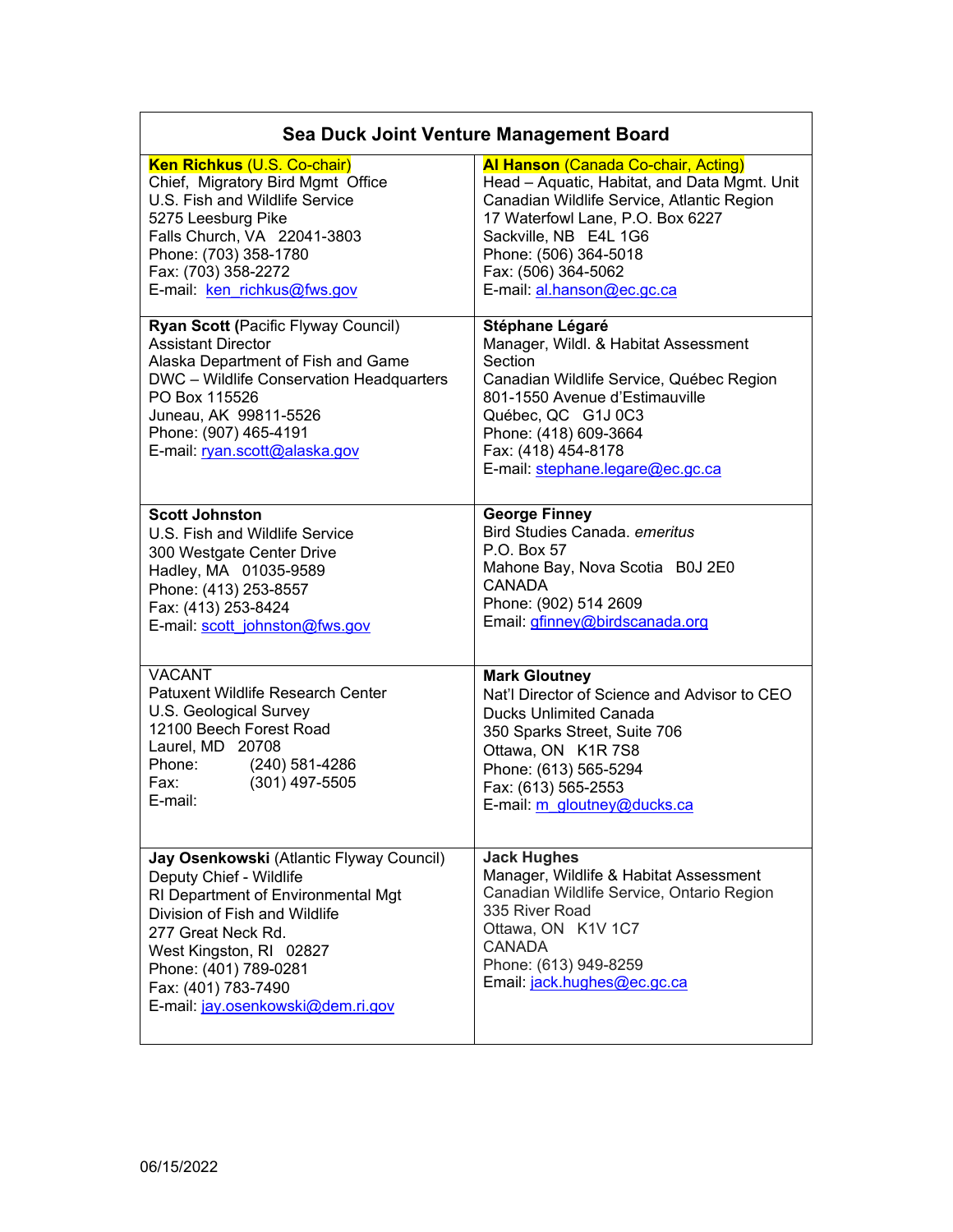| <b>Eric Taylor</b> (Acting for Alaska Regional<br>Director)<br>Chief, Migratory Bird Management Program<br>Region 7 (Alaska)<br>U.S. Fish and Wildlife Service<br>1011 East Tudor Road<br>Anchorage, AK 99503<br>Phone: (907) 786-3446<br>E-mail: eric_taylor@fws.gov | <b>Glen J. Parsons</b><br>Manager, Sustainable Wildlife Use<br>Wildlife Division, Department of Lands and<br>Forestry<br>Kentville, NS B4N4E5<br>Phone: (902) 679-6091<br>E-mail: Glen.Parsons@novascotia.ca                                                                                              |
|-----------------------------------------------------------------------------------------------------------------------------------------------------------------------------------------------------------------------------------------------------------------------|-----------------------------------------------------------------------------------------------------------------------------------------------------------------------------------------------------------------------------------------------------------------------------------------------------------|
| <b>Greg Soulliere</b><br>Regional Science Coordinator<br>Upper Mississippi/Great Lakes Joint Venture<br>U.S. Fish and Wildlife Service<br>2651 Coolidge Rd. Suite 101<br>East Lansing, MI 48823<br>Phone: (517) 351-4214<br>E-mail: greg_soulliere@fws.gov            | <b>Myra Robertson</b><br>Head, Wildlife & Habitat Assessment Section<br>Canadian Wildlife Service, Northern Region<br>Environment and Climate Change Canada<br>P.O. Box 2310, 5019 52nd St.<br>Yellowknife, NT X1A 2P7<br>Phone: (867) 669-4763<br>Fax: (867) 873-8185<br>E-mail: myra.robertson@ec.gc.ca |
| Frederic (Fritz) Reid<br>Director, Boreal & Arctic Conservation<br>Ducks Unlimited, Inc.<br>3074 Gold Canal Dr.<br>Rancho Cordova, CA 95670-6116<br>Phone: (916) 852-2000<br>Fax: (916) 802-4827<br>E-mail: freid@ducks.org                                           | <b>Amie Black</b><br>Environment and Climate Change Canada<br>Science and Technology<br>National Wildlife Research Centre<br>1125 Colonel By Drive, Raven Road<br>Carleton University. Ottawa, ON K1A 0H3<br>Phone: (613) 998-8181<br>Fax: (613) 998-0458<br>E-mail: amie.black@ec.gc.ca                  |
| <b>Frances Mann</b><br>Chief, NEPA Section<br>Bureau of Ocean Energy Management<br>3801 Centerpoint Drive, Suite 500<br>Anchorage, AK 99503<br>Phone: (907) 334-5277<br>E-mail: frances.mann@boem.gov                                                                 |                                                                                                                                                                                                                                                                                                           |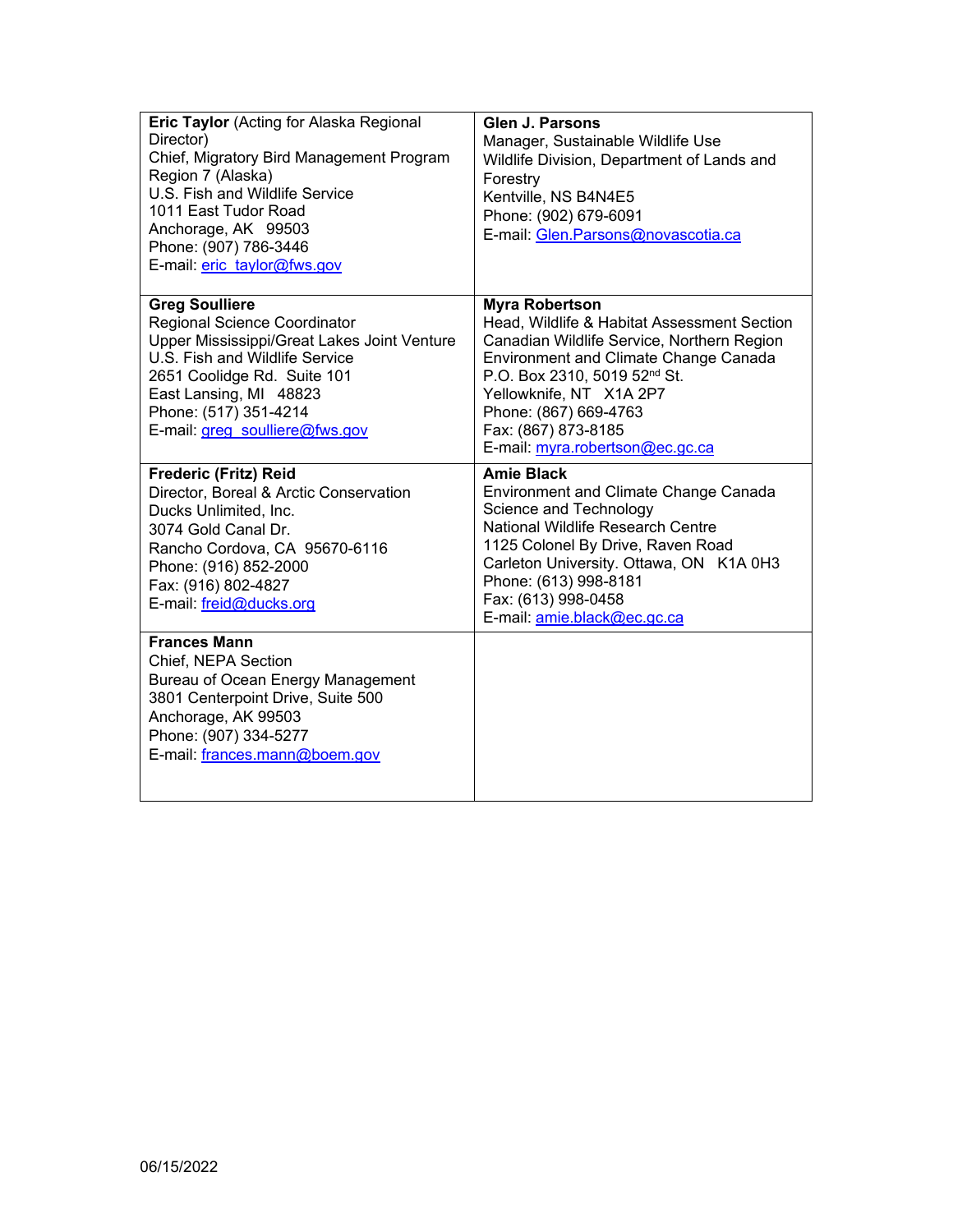| <b>SDJV Continental Technical Team</b>                                                                                                                                                                                                                                             |                                                                                                                                                                                                                                                                                                                                        |  |
|------------------------------------------------------------------------------------------------------------------------------------------------------------------------------------------------------------------------------------------------------------------------------------|----------------------------------------------------------------------------------------------------------------------------------------------------------------------------------------------------------------------------------------------------------------------------------------------------------------------------------------|--|
| <b>Pam Loring</b><br>Division of Migratory Birds<br>U.S. Fish and Wildlife Service<br>300 Westgate Center Drive<br>Hadley, MA 01035-9589<br>Phone: (401) 213-4418<br>Fax: (413) 253-8424<br>E-mail: pamela loring@fws.gov                                                          | <b>Shannon Badzinski</b><br><b>Waterfowl Biologist</b><br><b>Environment and Climate Change Canada</b><br>Canadian Wildlife Service, Ontario<br>335 River Road<br>Ottawa, Ontario K1A 0H3<br>Phone: (613) 949-8261<br>Fax: (613) 949-8307<br>E-mail: shannon.badzinski@ec.gc.ca                                                        |  |
| <b>Anthony Roberts</b><br>Wildlife Biologist, Atlantic Flyway<br>U.S. Fish and Wildlife Service<br>11510 American Holly Drive<br>Laurel, MD 20708-4016<br>Phone: (802) 231-4217<br>E-mail: anthony roberts@fws.gov                                                                 | <b>Megan Ross</b><br>Habitat Biologist, Canadian Wildlife Service<br><b>Environment and Climate Change Canada</b><br>RR1- 5421 Robertson Road, RR#1<br>Delta, BC V4K 3N2<br>Phone: (604) 350-1983<br>Phone: (778) 837-1582<br>E-mail: megan.ross@ec.gc.ca                                                                              |  |
| David Safine (U.S. Co-Chair)<br><b>Migratory Bird Coordinator</b><br>Migratory Bird Management, Waterfowl Section<br>U.S. Fish and Wildlife Service<br>1011 East Tudor Road<br>Anchorage, AK 99503<br>Phone: (907) 786-3908<br>Fax: (907) 786-3641<br>E-mail: david safine@fws.gov | <b>Grant Gilchrist</b><br><b>Research Scientist</b><br><b>Environment and Climate Change Canada</b><br>Science and Technology<br>National Wildlife Research Centre<br>1125 Colonel By Drive, Raven Road<br>Carleton University. Ottawa, ON K1A 0H3<br>Phone: (613) 998-7364<br>Fax: (613) 998-0458<br>E-mail: grant.gilchrist@ec.gc.ca |  |
| <b>Emily Silverman</b><br>U.S. Fish and Wildlife Service<br>Division of Migratory Bird Management<br>11510 American Holly Drive<br>Laurel, MD 20708-4017<br>Phone: (301) 497-5801<br>Fax: (301) 497-5871<br>E-mail: emily silverman@fws.gov                                        | <b>Scott Gilliland</b><br><b>Canadian Wildlife Service</b><br>17 Waterfowl Lane<br>Sackville, NB E4L 1G6<br>Phone: (506) 364-5042<br>Fax: (506) 364-5062<br>E-mail: sgg64@me.com                                                                                                                                                       |  |
| Kyle Spragens (Pacific Flyway Council)<br><b>Waterfowl Section Manager</b><br>Washington Department of Fish and Wildlife<br>600 Capitol Way N<br>Olympia, WA 98501-1091<br>Phone: (360) 791-1933<br>Fax: (360) 902-2162<br>E-mail: kyle.spragens@dfw.wa.gov                        | <b>Christine Lepage</b><br><b>Migratory Birds Biologist</b><br>Environment and Climate Change Canada<br><b>Canadian Wildlife Service</b><br>801-1550, Avenue d'Estimauville<br>Québec, QC G1J 0C3<br>Phone: (418) 649-6506<br>Fax: (418) 649-6591<br>E-mail: christine.lepage@ec.gc.ca                                                 |  |